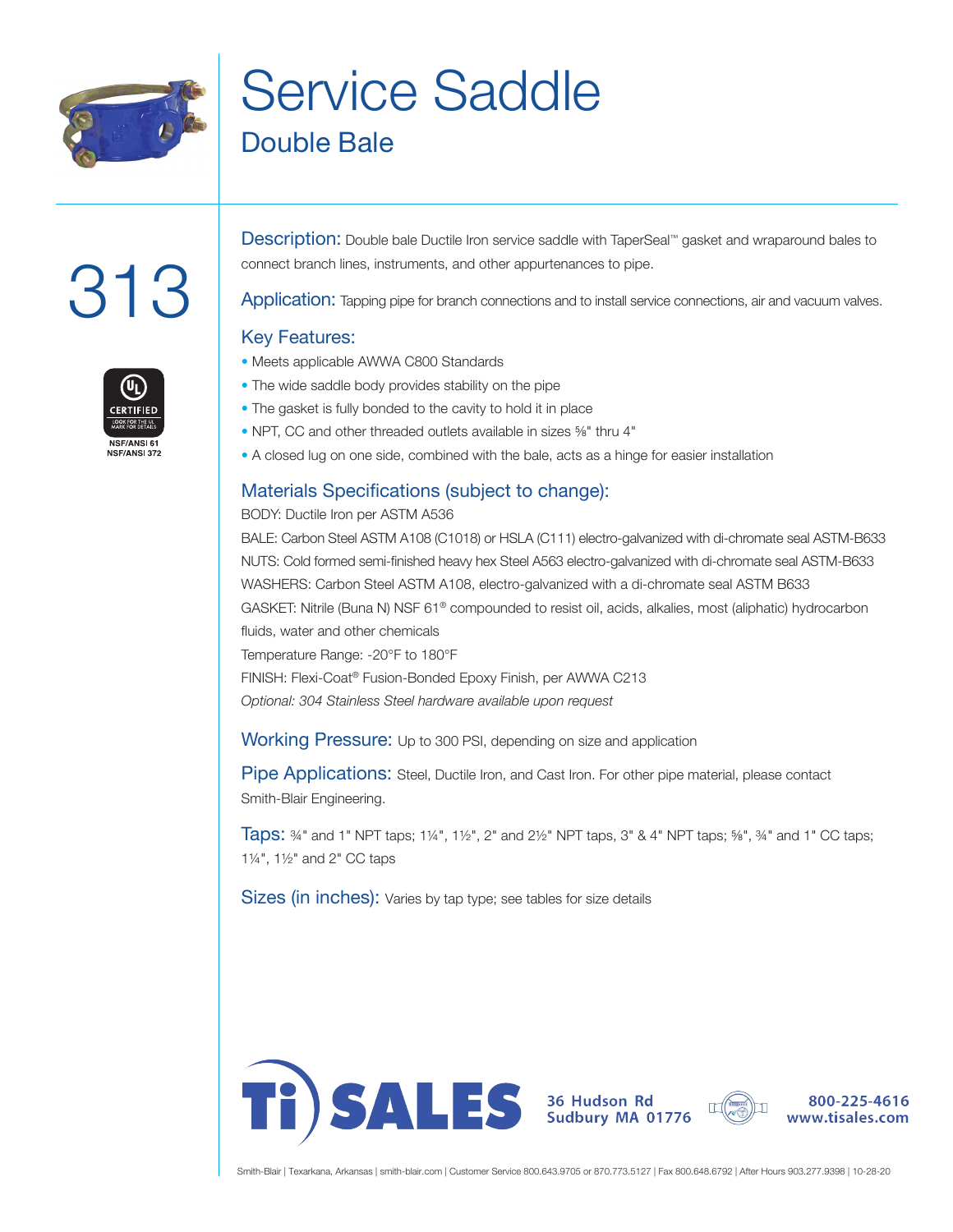

# Service Saddle Double Bale

## ⅝", ¾" and 1" CC Taps

|                                                              | <b>STANDARD</b>                                                                        |                                  |                                                                                                                      | <b>CATALOG NUMBER</b>                                                                                                |                                                                                                                      |                                       |                                                        | <b>METRIC</b>                                                  |                                                 |
|--------------------------------------------------------------|----------------------------------------------------------------------------------------|----------------------------------|----------------------------------------------------------------------------------------------------------------------|----------------------------------------------------------------------------------------------------------------------|----------------------------------------------------------------------------------------------------------------------|---------------------------------------|--------------------------------------------------------|----------------------------------------------------------------|-------------------------------------------------|
| NOM.<br><b>SIZES</b><br><b>INCHES</b>                        | O.D.<br><b>RANGE</b><br><b>INCHES</b>                                                  | WT.<br><b>EACH</b><br>LBS.       | 5/8" CC/16 MM                                                                                                        | 3/4" CC/20 MM                                                                                                        | 1" CC/25 MM                                                                                                          | CTN.<br>QTY                           | NOM.<br><b>SIZE MM</b>                                 | O.D.<br><b>RANGE MM</b>                                        | WT.<br><b>EACH</b><br>KG.                       |
| $1 - 1/4 - 1 - 1/2$                                          | 1.61-1.92                                                                              | 3                                | 313-00019205-000                                                                                                     | 313-00019207-000                                                                                                     | 313-00019209-000                                                                                                     | 6                                     | $32 - 40$                                              | $41 - 48$                                                      | 1                                               |
| $\overline{2}$                                               | 2.35-2.56                                                                              | 3                                | 313-00025605-000                                                                                                     | 313-00025607-000                                                                                                     | 313-00025609-000                                                                                                     | 6                                     | 50                                                     | 60-65                                                          | 1                                               |
| $2 - 1/4 - 2 - 1/2$                                          | 2.44-2.91                                                                              | 3                                | 313-00029105-000                                                                                                     | 313-00029107-000                                                                                                     | 313-00029109-000                                                                                                     | 6                                     | 57-63                                                  | 62-73                                                          | 2                                               |
| 3                                                            | 2.97-3.54                                                                              | 4                                | 313-00035405-000                                                                                                     | 313-00035407-000                                                                                                     | 313-00035409-000                                                                                                     | 6                                     | 80                                                     | 76-89                                                          | 2                                               |
| $3 - 4$                                                      | $3.74 - 4.13$                                                                          | 6                                | 313-00041305-000                                                                                                     | 313-00041307-000                                                                                                     | 313-00041309-000                                                                                                     | 6                                     | 80-100                                                 | 95-105                                                         | 3                                               |
| 4                                                            | 4.40-4.50                                                                              | 6                                | 313-00045005-000                                                                                                     | 313-00045007-000                                                                                                     | 313-00045009-000                                                                                                     | 6                                     | 100                                                    | 112-114                                                        | 3                                               |
| 4                                                            | 4.40-4.80                                                                              | 6                                | 313-00048005-000                                                                                                     | 313-00048007-000                                                                                                     | 313-00048009-000                                                                                                     | 6                                     | 100                                                    | 112-122                                                        | 3                                               |
| $4 - 5$                                                      | 5.00-5.63                                                                              | 6                                | 313-00056305-000                                                                                                     | 313-00056307-000                                                                                                     | 313-00056309-000                                                                                                     | 6                                     | 100-125                                                | 121-143                                                        | 3                                               |
| 6                                                            | 5.94-6.70                                                                              | 6                                | 313-00066305-000                                                                                                     | 313-00066307-000                                                                                                     | 313-00066309-000                                                                                                     | 4                                     | 150                                                    | 151-170                                                        | 3                                               |
| 6                                                            | 5.94-6.90                                                                              | 6                                | 313-00069005-000                                                                                                     | 313-00069007-000                                                                                                     | 313-00069009-000                                                                                                     | 4                                     | 150                                                    | 151-175                                                        | 3                                               |
| 6                                                            | 6.84-7.60                                                                              | $\overline{7}$                   | 313-00076005-000                                                                                                     | 313-00076007-000                                                                                                     | 313-00076009-000                                                                                                     | 4                                     | 150                                                    | 174-193                                                        | 3                                               |
| $6 - 8$                                                      | 7.69-8.72                                                                              | $\overline{7}$                   | 313-00087205-000                                                                                                     | 313-00087207-000                                                                                                     | 313-00087209-000                                                                                                     | 4                                     | 150-200                                                | 195-221                                                        | 4                                               |
| $6 - 8$                                                      | 7.69-9.05                                                                              | 8                                | 313-00090505-000                                                                                                     | 313-00090507-000                                                                                                     | 313-00090509-000                                                                                                     | 4                                     | 150-200                                                | 195-230                                                        | 4                                               |
| $8 - 10$                                                     | 8.54-10.10                                                                             | 8                                | 313-00101005-000                                                                                                     | 313-00101007-000                                                                                                     | 313-00101009-000                                                                                                     | 4                                     | 200-250                                                | 217-256                                                        | 4                                               |
| 10<br>$10 - 12$<br>12<br>$12 - 14$<br>$12 - 14$<br>$14 - 16$ | 10.75-11.10<br>10.64-12.12<br>12.75-13.20<br>12.62-14.32<br>14.73-15.65<br>15.95-17.25 | 10<br>10<br>14<br>15<br>18<br>19 | 313-00111005-000<br>313-00121205-000<br>313-00132005-000<br>313-00143205-000<br>313-00156505-000<br>313-00172505-000 | 313-00111007-000<br>313-00121207-000<br>313-00132007-000<br>313-00143207-000<br>313-00156507-000<br>313-00172507-000 | 313-00111009-000<br>313-00121209-000<br>313-00132009-000<br>313-00143209-000<br>313-00156509-000<br>313-00172509-000 | 4<br>4<br>4<br>4<br>1<br>$\mathbf{1}$ | 250<br>250-300<br>300<br>300-350<br>300-350<br>350-400 | 273-282<br>271-307<br>324-335<br>321-363<br>375-397<br>406-438 | 4<br>$\overline{7}$<br>$\overline{7}$<br>8<br>9 |
| 16                                                           | 17.25-17.80                                                                            | 19                               | 313-00178005-000                                                                                                     | 313-00178007-000                                                                                                     | 313-00178009-000                                                                                                     | 1.                                    | 410                                                    | 438-452                                                        | 9                                               |
| $16 - 18$                                                    | 17.40-18.88                                                                            | 19                               | 313-00188805-000                                                                                                     | 313-00188807-000                                                                                                     | 313-00188809-000                                                                                                     | 1                                     | 400-450                                                | 442-479                                                        | 9                                               |
| $*18$                                                        | 19.38-19.68                                                                            | 20                               | 313-00195005-000                                                                                                     | 313-00195007-000                                                                                                     | 313-00195009-000                                                                                                     | 1                                     | 450                                                    | 492-500                                                        | 9                                               |
| $*20$                                                        | 21.55-21.65                                                                            | 20                               | 313-00216005-000                                                                                                     | 313-00216007-000                                                                                                     | 313-00216009-000                                                                                                     | 1                                     | 500                                                    | 547-550                                                        | 9                                               |
| $*24$                                                        | 25.75-25.85                                                                            | 20                               | 313-00258005-000                                                                                                     | 313-00258007-000                                                                                                     | 313-00258009-000                                                                                                     | 1                                     | 600                                                    | 654-657                                                        | 9                                               |

\*Fabricated straps, epoxy coated carbon Steel.

## 1¼", 1½" and 2" CC Taps

|                                                          | <b>STANDARD</b>                                                                        |                                      |                                                                                                                      | <b>CATALOG NUMBER</b>                                                                                                |                                                                                                                      |                            |                                                        | <b>METRIC</b>                                                  |                                    |
|----------------------------------------------------------|----------------------------------------------------------------------------------------|--------------------------------------|----------------------------------------------------------------------------------------------------------------------|----------------------------------------------------------------------------------------------------------------------|----------------------------------------------------------------------------------------------------------------------|----------------------------|--------------------------------------------------------|----------------------------------------------------------------|------------------------------------|
| <b>NOM. SIZES</b><br><b>INCHES</b>                       | <b>O.D.</b><br><b>RANGE</b><br><b>INCHES</b>                                           | WT.<br><b>EACH</b><br>LBS.           | 1-1/4" CC/32 MM                                                                                                      | 1-1/2" CC/40 MM                                                                                                      | 2" CC/50 MM                                                                                                          | CTN.<br>QTY                | NOM.<br><b>SIZE</b><br><b>MM</b>                       | O.D.<br><b>RANGE</b><br><b>MM</b>                              | WT.<br><b>EACH</b><br>KG.          |
| $\overline{2}$                                           | 2.35-2.56<br>2.97-3.54                                                                 | 3<br>5                               | 313-00025611-000<br>313-00035411-000                                                                                 | 313-00035413-000                                                                                                     |                                                                                                                      | 6<br>6                     | 50<br>80                                               | 60-65<br>76-89                                                 | 1<br>$\overline{2}$                |
| $3 - 4$<br>4<br>$4 - 5$<br>$4 - 5$<br>6                  | $3.74 - 4.13$<br>4.40-4.50<br>4.40-4.80<br>4.74-5.14<br>5.00-5.63<br>5.94-6.70         | 8<br>6<br>6<br>8<br>9<br>9           | 313-00041311-000<br>313-00045011-000<br>313-00048011-000<br>313-00051411-000<br>313-00056311-000<br>313-00066311-000 | 313-00041313-000<br>313-00045013-000<br>313-00048013-000<br>313-00051413-000<br>313-00056313-000<br>313-00066313-000 | 313-00041315-000<br>313-00045015-000<br>313-00048015-000<br>313-00051415-000<br>313-00056315-000<br>313-00066315-000 | 6<br>6<br>6<br>6<br>4<br>4 | 80-100<br>100<br>100<br>100-125<br>100-125<br>150      | 95-104<br>112-114<br>112-122<br>120-130<br>127-143<br>151-170  | 3<br>3<br>3<br>3<br>4<br>4         |
| 6<br>6<br>$6 - 8$<br>$6 - 8$<br>$8 - 10$                 | 5.94-6.90<br>6.84-7.60<br>7.69-8.72<br>7.69-9.05<br>8.54-10.10                         | 9<br>$\overline{7}$<br>11<br>11<br>9 | 313-00069011-000<br>313-00076011-000<br>313-00087211-000<br>313-00090511-000<br>313-00101011-000                     | 313-00069013-000<br>313-00076013-000<br>313-00087213-000<br>313-00090513-000<br>313-00101013-000                     | 313-00069015-000<br>313-00076015-000<br>313-00087215-000<br>313-00090515-000<br>313-00101015-000                     | 4<br>4<br>4<br>4<br>4      | 150<br>150<br>150-200<br>150-200<br>200-250            | 151-175<br>174-193<br>195-221<br>195-230<br>217-256            | 4<br>3<br>5<br>5<br>$\overline{4}$ |
| 10<br>$10 - 12$<br>12<br>$12 - 14$<br>$12 - 14$<br>14-16 | 10.75-11.10<br>10.64-12.12<br>12.75-13.20<br>12.62-14.32<br>14.73-15.65<br>15.95-17.25 | 10<br>11<br>14<br>14<br>18<br>19     | 313-00111011-000<br>313-00121211-000<br>313-00132011-000<br>313-00143211-000<br>313-00156511-000<br>313-00172511-000 | 313-00111013-000<br>313-00121213-000<br>313-00132013-000<br>313-00143213-000<br>313-00156513-000<br>313-00172513-000 | 313-00111015-000<br>313-00121215-000<br>313-00132015-000<br>313-00143215-000<br>313-00156515-000<br>313-00172515-000 | 4<br>4<br>4<br>4           | 250<br>250-300<br>300<br>300-350<br>300-350<br>350-400 | 273-282<br>271-307<br>324-335<br>321-363<br>375-397<br>406-438 | 5<br>5<br>6<br>6<br>8<br>9         |

\*Fabricated straps, epoxy coated carbon Steel.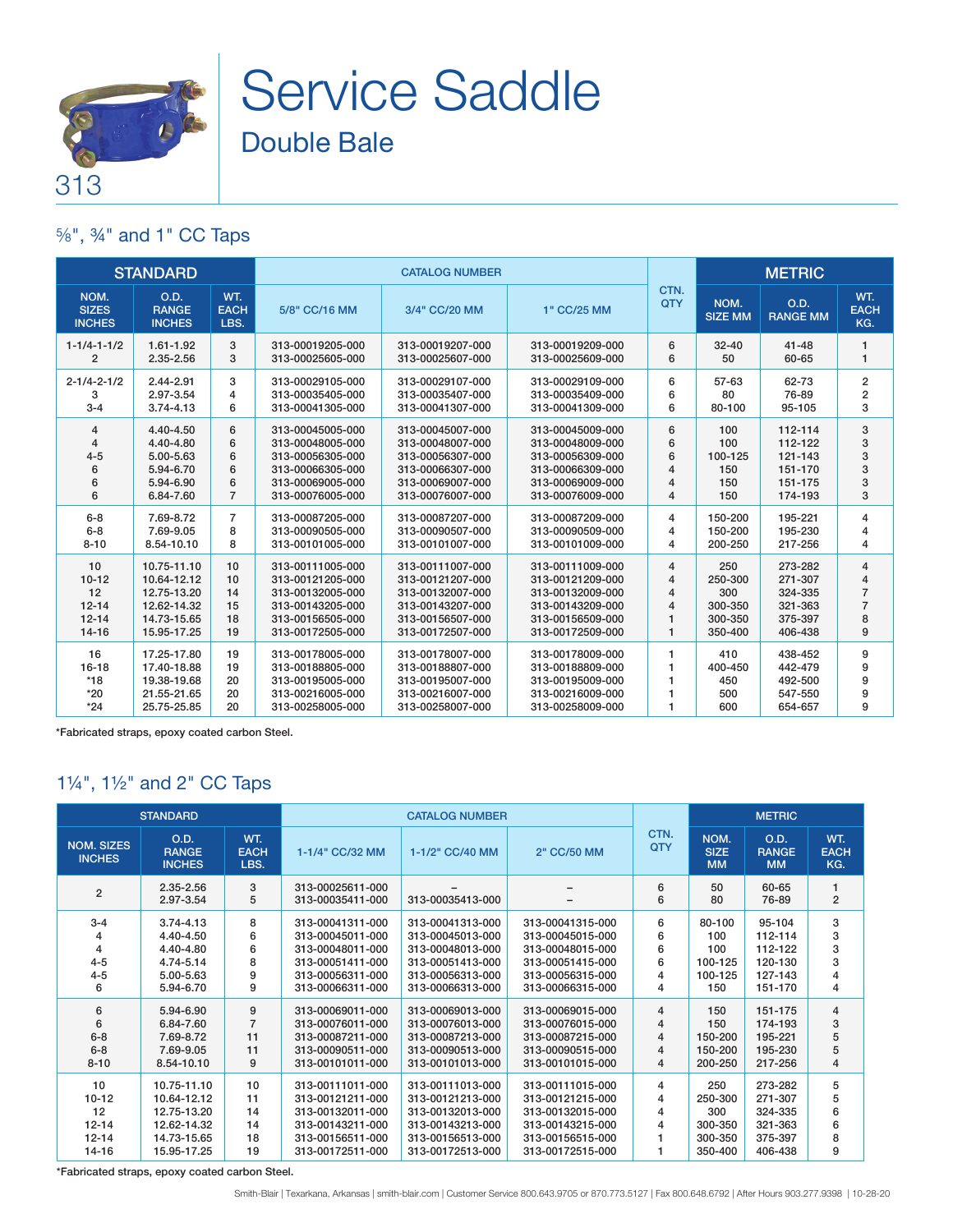#### 1¼", 1½" and 2" CC Taps Continued

|                             | <b>STANDARD</b>                       |                            |                  | <b>CATALOG NUMBER</b> |                  |                    |                                  | <b>METRIC</b>                     |                           |
|-----------------------------|---------------------------------------|----------------------------|------------------|-----------------------|------------------|--------------------|----------------------------------|-----------------------------------|---------------------------|
| NOM. SIZES<br><b>INCHES</b> | O.D.<br><b>RANGE</b><br><b>INCHES</b> | WT.<br><b>EACH</b><br>LBS. | 1-1/4" CC/32 MM  | 1-1/2" CC/40 MM       | 2" CC/50 MM      | CTN.<br><b>QTY</b> | NOM.<br><b>SIZE</b><br><b>MM</b> | O.D.<br><b>RANGE</b><br><b>MM</b> | WT.<br><b>EACH</b><br>KG. |
| 16                          | 17.25-17.80                           | 19                         | 313-00178011-000 | 313-00178013-000      | 313-00178015-000 |                    | 410                              | 438-452                           | 9                         |
|                             |                                       |                            |                  |                       |                  |                    |                                  |                                   |                           |
| $16-18$                     | 17.40-18.88                           | 19                         | 313-00188811-000 | 313-00188813-000      | 313-00188815-000 |                    | 400-450                          | 442-479                           | 9                         |
| $*18$                       | 19.38-19.68                           | 20                         | 313-00195011-000 | 313-00195013-000      | 313-00195015-000 |                    | 450                              | 492-500                           | 9                         |
| $*20$                       | 21.55-21.65                           | 20                         | 313-00216011-000 | 313-00216013-000      | 313-00216015-000 |                    | 500                              | 547-550                           | 9                         |
| $*24$                       | 25.75-25.85                           | 20                         | 313-00258011-000 | 313-00258013-000      | 313-00258015-000 |                    | 600                              | 654-657                           | 9                         |

\*Fabricated straps, epoxy coated carbon Steel.

## ¾" and 1" NPT Taps

|                                            | <b>STANDARD</b>                                                         |                            |                                                                                                  | <b>CATALOG NUMBER</b>                                                                            |                    |                                     | <b>METRIC</b>                                       |                        |
|--------------------------------------------|-------------------------------------------------------------------------|----------------------------|--------------------------------------------------------------------------------------------------|--------------------------------------------------------------------------------------------------|--------------------|-------------------------------------|-----------------------------------------------------|------------------------|
| <b>NOM. SIZE</b><br><b>INCHES</b>          | O.D.<br><b>RANGE</b><br><b>INCHES</b>                                   | <b>WT. EACH</b><br>LBS.    | 3/4" NPT/20 MM                                                                                   | 1" NPT/25 MM                                                                                     | CTN.<br><b>QTY</b> | <b>NOM. SIZE</b><br><b>MM</b>       | O.D.<br><b>RANGE</b><br><b>MM</b>                   | <b>WT. EACH</b><br>KG. |
| $1 - 1/4 - 1 - 1/2$                        | 1.61-1.92                                                               | 3                          | 313-00019206-000                                                                                 | 313-00019208-000                                                                                 | 6                  | $32 - 40$                           | $41 - 48$                                           | 1                      |
| $\overline{2}$                             | $2.35 - 2.56$                                                           | 3                          | 313-00025606-000                                                                                 | 313-00025608-000                                                                                 | 6                  | 50                                  | 60-65                                               | 1                      |
| $2 - 1/4 - 2 - 1/2$                        | 2.44-2.91                                                               | 3                          | 313-00029106-000                                                                                 | 313-00029108-000                                                                                 | 6                  | $57 - 65$                           | 62-73                                               | 2                      |
| 3                                          | 2.97-3.54                                                               | 4                          | 313-00035406-000                                                                                 | 313-00035408-000                                                                                 | 6                  | 80                                  | 76-89                                               | $\overline{2}$         |
| $3 - 4$                                    | $3.74 - 4.13$                                                           | 6                          | 313-00041306-000                                                                                 | 313-00041308-000                                                                                 | 6                  | 80-100                              | 95-105                                              | 3                      |
| 4                                          | 4.40-4.50                                                               | 6                          | 313-00045006-000                                                                                 | 313-00045008-000                                                                                 | 6                  | 100                                 | 112-114                                             | 3                      |
| 4                                          | 4.40-4.80                                                               | 6                          | 313-00048006-000                                                                                 | 313-00048008-000                                                                                 | 6                  | 100                                 | 112-122                                             | 3                      |
| $4 - 5$                                    | 5.00-5.63                                                               | 6                          | 313-00056306-000                                                                                 | 313-00056308-000                                                                                 | 6                  | 100-125                             | 121-143                                             | 3                      |
| 6                                          | 5.94-6.70                                                               | 6                          | 313-00066306-000                                                                                 | 313-00066308-000                                                                                 | $\overline{4}$     | 150                                 | 151-170                                             | 3                      |
| 6                                          | 5.94-6.90                                                               | 6                          | 313-00069006-000                                                                                 | 313-00069008-000                                                                                 | $\overline{4}$     | 150                                 | 151-175                                             | 3                      |
| 6                                          | 6.84-7.60                                                               | $\overline{7}$             | 313-00076006-000                                                                                 | 313-00076008-000                                                                                 | 4                  | 150                                 | 174-193                                             | 3                      |
| $6 - 8$                                    | 7.69-8.72                                                               | 8                          | 313-00087206-000                                                                                 | 313-00087208-000                                                                                 | 4                  | 150-200                             | 195-221                                             | 4                      |
| $6 - 8$                                    | 7.69-9.05                                                               | 8                          | 313-00090506-000                                                                                 | 313-00090508-000                                                                                 | 4                  | 150-200                             | 195-230                                             | 4                      |
| $8 - 10$                                   | 8.54-10.10                                                              | 8                          | 313-00101006-000                                                                                 | 313-00101008-000                                                                                 | 4                  | 200-250                             | 217-256                                             | 4                      |
| 10                                         | 10.75-11.10                                                             | 10                         | 313-00111006-000                                                                                 | 313-00111008-000                                                                                 | 4                  | 250                                 | 273-282                                             | 4                      |
| $10 - 12$                                  | 10.64-12.12                                                             | 10                         | 313-00121206-000                                                                                 | 313-00121208-000                                                                                 | $\overline{4}$     | 250-300                             | 271-307                                             | 4                      |
| 12                                         | 12.75-13.20                                                             | 14                         | 313-00132006-000                                                                                 | 313-00132008-000                                                                                 | $\overline{4}$     | 300                                 | 324-335                                             | $\overline{7}$         |
| $12 - 14$                                  | 12.62-14.32                                                             | 15                         | 313-00143206-000                                                                                 | 313-00143208-000                                                                                 | $\overline{4}$     | 300-350                             | 321-363                                             | $\overline{7}$         |
| $12 - 14$                                  | 14.73-15.65                                                             | 18                         | 313-00156506-000                                                                                 | 313-00156508-000                                                                                 | 1                  | 300-350                             | 375-397                                             | 8                      |
| $14 - 16$                                  | 15.95-17.25                                                             | 19                         | 313-00172506-000                                                                                 | 313-00172508-000                                                                                 | 1                  | 350-400                             | 406-438                                             | 9                      |
| 16<br>$16 - 18$<br>$*18$<br>$*20$<br>$*24$ | 17.25-17.80<br>17.40-18.88<br>19.38-19.68<br>21.55-21.65<br>25.75-25.85 | 19<br>19<br>20<br>20<br>20 | 313-00178006-000<br>313-00188806-000<br>313-00195006-000<br>313-00216006-000<br>313-00258006-000 | 313-00178008-000<br>313-00188808-000<br>313-00195008-000<br>313-00216008-000<br>313-00258008-000 | 1<br>1<br>1        | 410<br>400-450<br>450<br>500<br>600 | 438-452<br>442-479<br>492-499<br>547-550<br>654-657 | 9<br>9<br>9<br>9<br>9  |

\*Fabricated straps, epoxy coated carbon Steel.

#### 1¼", 1½", 2" and 2½" NPT Taps

|                                      | <b>STANDARD</b>                       |                            |                  |                  | <b>CATALOG NUMBER</b> |                  |                |                                  | <b>METRIC</b>                     |                           |
|--------------------------------------|---------------------------------------|----------------------------|------------------|------------------|-----------------------|------------------|----------------|----------------------------------|-----------------------------------|---------------------------|
| NOM.<br><b>SIZE</b><br><b>INCHES</b> | O.D.<br><b>RANGE</b><br><b>INCHES</b> | WT.<br><b>EACH</b><br>LBS. | 1-1/4" NPT/32 MM | 1-1/2" NPT/40 MM | 2" NPT/50 MM          | 2-1/2" NPT/65 MM | CTN.<br>QTY    | NOM.<br><b>SIZE</b><br><b>MM</b> | O.D.<br><b>RANGE</b><br><b>MM</b> | WT.<br><b>EACH</b><br>KG. |
| $\overline{2}$                       | 2.35-2.56                             | 3                          | 313-00025610-000 | 313-00025612-000 | -                     |                  | 6              | 50                               | 60-65                             |                           |
| 3                                    | 2.97-3.54                             | 5                          | 313-00035410-000 | 313-00035412-000 | 313-00035414-000      |                  | 6              | 80                               | 76-89                             | 3                         |
| $3 - 4$                              | $3.74 - 4.13$                         | 8                          | 313-00041310-000 | 313-00041312-000 | 313-00041314-000      | 313-00041316-000 | 6              | 80-100                           | 95-104                            | 3                         |
| 4                                    | 4.40-4.50                             | 6                          | 313-00045010-000 | 313-00045012-000 | 313-00045014-000      | 313-00045016-000 | 6              | 100                              | 112-114                           | 3                         |
| $\overline{4}$                       | 4.40-4.80                             | 6                          | 313-00048010-000 | 313-00048012-000 | 313-00048014-000      | 313-00048016-000 | 6              | 100                              | 112-122                           | 3                         |
| $4 - 5$                              | 4.74-5.14                             | 8                          | 313-00051410-000 | 313-00051412-000 | 313-00051414-000      | 313-00051416-000 | 6              | 100-125                          | 120-130                           | 3                         |
| $4 - 5$                              | 5.00-5.63                             | 9                          | 313-00056310-000 | 313-00056312-000 | 313-00056314-000      | 313-00056316-000 | $\overline{4}$ | 100-125                          | 127-143                           | $\overline{4}$            |
| 6                                    | 5.94-6.70                             | 9                          | 313-00066310-000 | 313-00066312-000 | 313-00066314-000      | 313-00066316-000 | 4              | 150                              | 151-170                           | 4                         |

\*Fabricated straps, epoxy coated carbon Steel.

Smith-Blair | Texarkana, Arkansas | smith-blair.com | Customer Service 800.643.9705 or 870.773.5127 | Fax 800.648.6792 | After Hours 903.277.9398 | 10-28-20